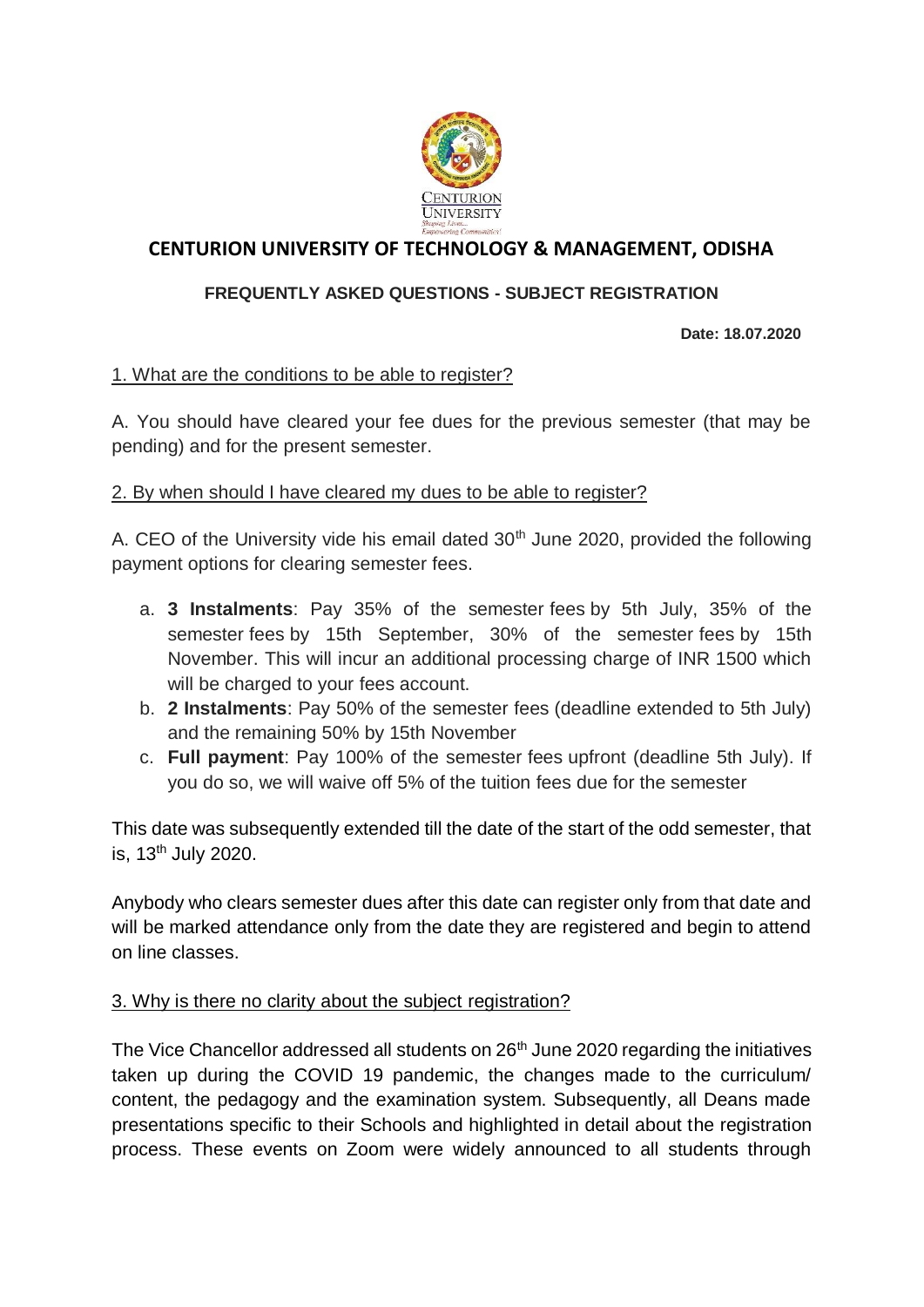emails. It is possible you missed the emails or had connectivity problems and could not attend these sessions. Therefore the FAQs have been responded to here.

## 4. Where can I find details regarding subject registration?

If you go to [www.courseware.cutm.ac.in](http://www.courseware.cutm.ac.in/) and look into **Academic Schema**, you will find the programme structure there. The programme structure tells you about the basket structures and the number of credits you need to take from each basket, which are the mandatory courses, where you can exercise choice. To make it easier, when you log into ERP, only the courses you are eligible for will be visible. You will have to register based on those alone.

You will also find listed the assessment criterion, core courses, domain courses and skill courses

## 5. I do not understand the programme structure. Can you please explain?

All programmes follow the Choice Based Credit System (CBCS) and may vary in their structure from two (MSc for example) to six (MBA for example) baskets. Depending on the programme you are pursuing, the credits you are required to acquire from each basket is indicated in the table. This credit requirement is for the whole duration of the programme. At the beginning of each academic year, you have to take stock of how many credits you have already acquired from each basket and accordingly meet the balance in the remaining part of your programme.

## 6. Please give an example?

Suppose you are pursuing a BTech programme, you have to acquire a total of minimum 160 credits in four years of the programme (exception is the 2017-21 batch as they fall under the previous schema of AICTE and have to acquire minimum 180 credits to qualify their BTech). The BTech students have choice in Baskets I, II and v.

Basket I is Foundation Courses in Sciences; a student has to acquire a minimum of 17 credits (18 credits for 2017-21 batch) and there are several courses on offer from which you can choose.

Basket II is Foundation Courses in Humanities and Management; a student has to acquire a minimum of 12 credits, 6 credits are compulsory and for another 6 credits there is some choice (18 credits for 2017-21 batch).

Basket III is Smart Stack; a student has to acquire a minimum of 25 credits (27 credits for 2017-21 batch). These are core subjects and there is no choice.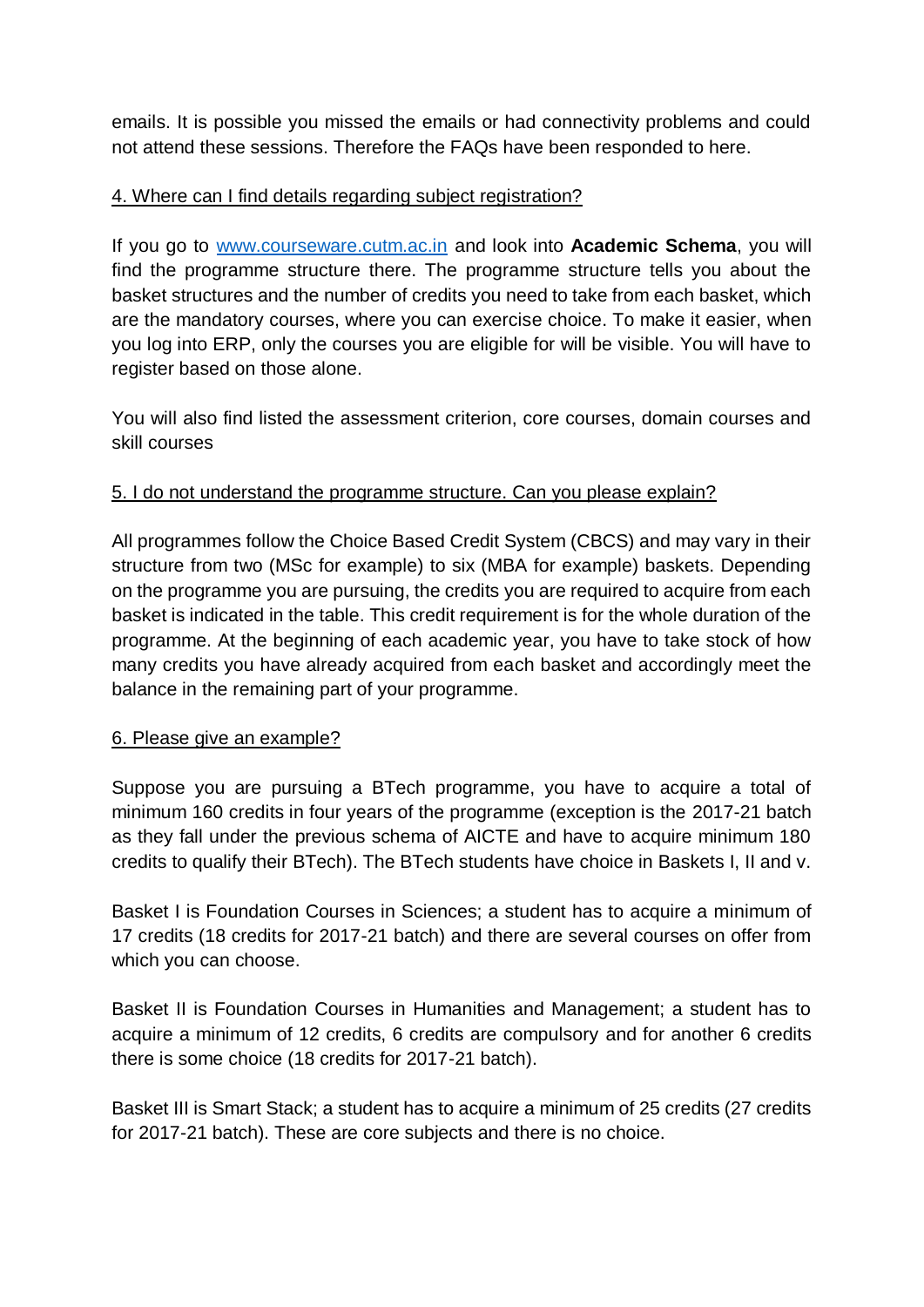Basket IV is Foundation and Core Engineering Courses; a student has to acquire a minimum of 59 credits (45 credits for 2017-19 batch). These are core subjects and there is no choice.

Basket V is Domain/ Skill/ Internship/ Minor Project; a student has to acquire a minimum of 48 credits (72 credits for 2017-19) and there are several courses on offer from which you can choose.

## 7. How do I register my subjects on ERP?/ After paying my fees, how do I register for my subjects?

A. Emails were sent by System Administrator on  $8<sup>th</sup>$  and  $10<sup>th</sup>$  July 2020 with step by step instructions on how to register on ERP

## **Process for Subject Registration: -**

1.Go to University website- [www.cutm.ac.in](http://www.cutm.ac.in/)

2.Click on the MIS/ERP login.

3.Give login ID as your Registration number and Password as set by you.

4.School name will automatically show in dropdown. If not, remove cookies and clear your system's history and check again.

5.After providing the credentials click on login.

6.After your ERP open, Go to **COLLEGE INFO-> REGISTRATION->COURSE REGISTRATION**

7.Now you are on the Registration page. Class Name, Registration no. Program will appear on the top. One Credit popup will come, Click on OK.

At the left corner- Your new academic semester i.e. **(2020-21)** will display. Tick mark on that box **not in the semester**. Then Popup will come as **advanced course registration is enabled.**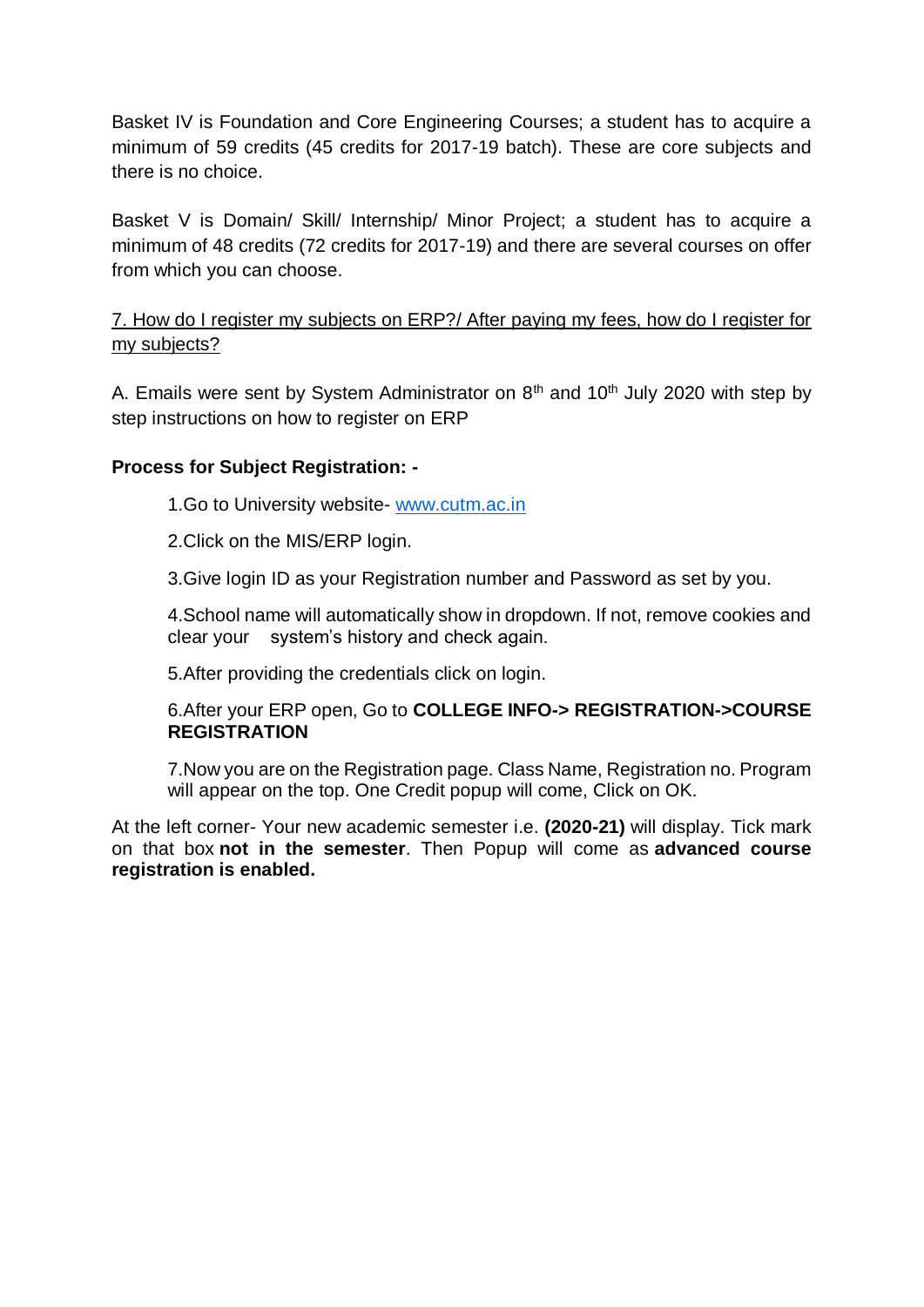

**Click on ok and then choose the class as given in the below image.**



**Don't click on the below class marked in red.**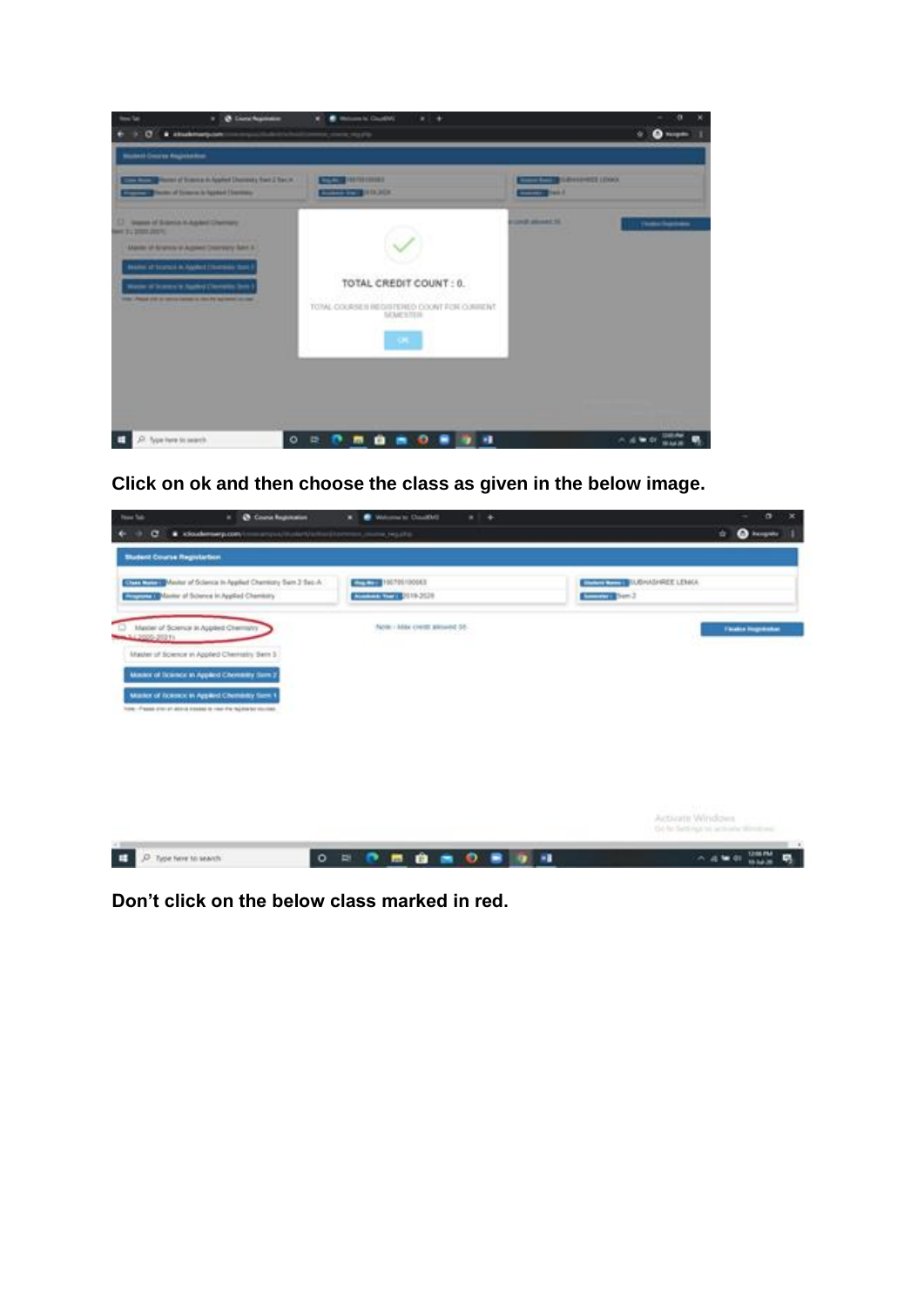| <b>New Sale</b>                   | <b>Ø</b> Course Regeleation                                                                                                                                                                                | <b>B</b> Holzstein In Cloud MS<br>×.<br>. .                                                                                                  | $\sigma$                                                                                                          |
|-----------------------------------|------------------------------------------------------------------------------------------------------------------------------------------------------------------------------------------------------------|----------------------------------------------------------------------------------------------------------------------------------------------|-------------------------------------------------------------------------------------------------------------------|
| c                                 | Coudemserp.com/cove/popul/student/tohobiolenman_counter.ing.php                                                                                                                                            |                                                                                                                                              | <b>Call Incognitio</b><br>۰                                                                                       |
| <b>Student Course Registarion</b> |                                                                                                                                                                                                            |                                                                                                                                              |                                                                                                                   |
|                                   | Child Tour D Master of Science in Applied Chemistry Sam 2 Sec-A<br><b>Engine 1 Master of Science in Applied Chamistry</b>                                                                                  | EXPLOITE 190705100063<br>Arrest 17, 19, 2019-2020                                                                                            | <b>ENTERTAINMENT SUBHASHREE LEAKA</b><br>Seminary State 2                                                         |
| Sem 3 ( 2020-2021).               | Master of Science in Applied Chemistry                                                                                                                                                                     | Note - Max credit allowed 55.                                                                                                                | <b>Finalize Terpulsation</b>                                                                                      |
|                                   | Master of Science in Appled Chemistry Sem 3<br>Master of Science in Appled Chemistry Sem 2<br>Master of Science in Appled Chermany Sern 1<br>late-Passe (for or above basses to rea the tepotene) courses. | Basket Name : Data Science and Machine Learning V<br>Total approved credit : 0<br>Total registered credit : 0<br>Maximum Basket Credits : 26 | Click here for register all courses from this basket<br>Basket Weightage: 150.00<br><b>Basket Credits : 26</b>    |
|                                   | & VRI V                                                                                                                                                                                                    | Basket Name : Gaming and Immersive Learning (AR                                                                                              | Click here for register all courses from this basket.                                                             |
|                                   |                                                                                                                                                                                                            | Total approved credit (0)<br>Total registered credit : 0<br>Maximum Basket Credits : 30                                                      | Basket Weightage : 100.00<br><b>Rosset Credits : 20</b>                                                           |
|                                   | w                                                                                                                                                                                                          | Basket Name : Composite Design and Manufacturing                                                                                             | Click have for register all courses from this basket<br>Activate Windows<br>Go to Settings to activate directors. |
|                                   |                                                                                                                                                                                                            | There's announced available in<br>Todal carto tierant avenue - O                                                                             | Breaker Weisinkirche - 655 AA<br><b>Basket Countrie - 34</b><br>208 PM                                            |
| Type here to search               |                                                                                                                                                                                                            | 图                                                                                                                                            | ٠.<br>△ 点 输 di                                                                                                    |

**Then a pop will come. Click on OK and choose your subjects. Look in to the below image.**

| <b>O</b> Course Registration<br><b>New Tab.</b><br>×.                                                                     |                | <b>B</b> Nelcome to CloudEMS<br>$\mathbf{x}$            | $x +$                                           |                           | α<br>×                                                   |
|---------------------------------------------------------------------------------------------------------------------------|----------------|---------------------------------------------------------|-------------------------------------------------|---------------------------|----------------------------------------------------------|
| i icloudemserp.com/corecampus/student/school/common_course_reg.php<br>G                                                   |                |                                                         |                                                 |                           | <b>Co</b> Incognito<br>÷                                 |
| Student Course Registartion                                                                                               |                |                                                         |                                                 |                           |                                                          |
| Cities November 19 Marchet of Science In Applied Chemistry Sem 2 Sec-A<br><b>Committee of Science in Appled Chemistry</b> |                | 190705100063<br><b>Inc. No. 1</b><br>Access 1 7019-2020 |                                                 | Seminary Semil            | <b>WEIGHTEN CURRASHER LENKA</b>                          |
| <b>D2</b> Master of Science in Applied Chematry<br>Sem 3 (2020-2021)                                                      |                |                                                         |                                                 | \$35                      | <b>Finaltie Registration</b>                             |
| Master of Science in Applied Chemistry Sem 3                                                                              | Baske          |                                                         |                                                 |                           | erie für register all courses from this basket $\square$ |
| Master of Science in Applied Chematry Sem 2                                                                               | Total          |                                                         |                                                 | E Weightage: 100.00       | <b>Basket Credits : 26</b>                               |
| Master of Science in Applied Chemistry Sem 1<br>ficial - Plasse child on allow dissues to your the registered sources.    | Maxin          |                                                         | Advance course registration is enabled.         |                           |                                                          |
|                                                                                                                           | Baske<br>VR) W |                                                         | You can register courses for next class.        |                           | ere for register all courses from this basket            |
|                                                                                                                           | Total          | Maximum Basket Credits : 26                             | <b>OK</b>                                       | 4 Weightage : 100.00      | Basket Credits : 20                                      |
|                                                                                                                           |                |                                                         |                                                 |                           |                                                          |
|                                                                                                                           | w              |                                                         | Basket Name: Composite Design and Manufacturing |                           | Click here for register all courses from this basket     |
|                                                                                                                           |                | Total approved credit : 0                               | Total registered credit : 0                     | Basket Weightage : 100.00 | Basket Credits : 24                                      |
| O<br>Type here to search                                                                                                  | $\circ$        | 斷<br>$\overline{\phantom{a}}$                           | o<br><b>RE</b>                                  | ×R                        | $\wedge$ = $\omega$ di 1206 PM                           |

**While choosing domain subject click on the tick box showing in the image.**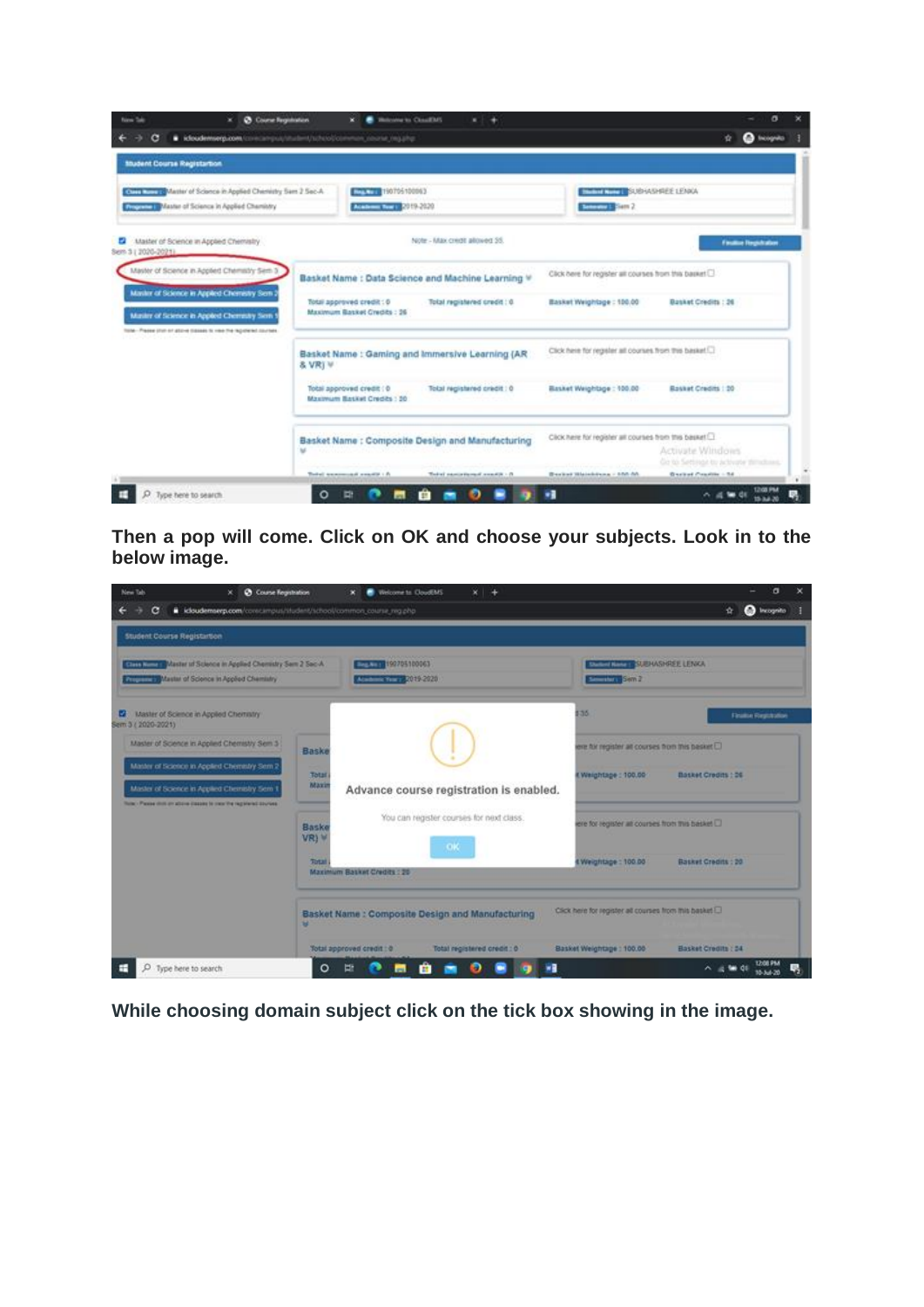| New Talk<br>×.<br>c.                                                                                                                                                                                           | <b>Ch</b> Course Registration<br>Welchese to: CleanFMS<br>$x +$<br>di idoudemserp.com/conscimpiut/student/school/common_course_reg.php                                   | the Incorporation<br>÷                                                                                               |
|----------------------------------------------------------------------------------------------------------------------------------------------------------------------------------------------------------------|--------------------------------------------------------------------------------------------------------------------------------------------------------------------------|----------------------------------------------------------------------------------------------------------------------|
| <b>Student Course Registartion</b>                                                                                                                                                                             |                                                                                                                                                                          |                                                                                                                      |
| <b>KING LINES Master of Science in Applied Chemistry Sem 2 Sec-A.</b><br><b>Remains I Master of Science in Applied Chemistry</b>                                                                               | ELTRA 2010 150705100063<br>Academic Treat 2019-2020<br><b>America</b> in Sam 2                                                                                           | AWARE THE SUBHASHREE LENKA.                                                                                          |
| Master of Science in Applied Chemistry<br>e.<br>nm 3 (2020-2021)                                                                                                                                               |                                                                                                                                                                          | Note<br><b>Finalise Hegistration</b>                                                                                 |
| Master of Science in Appled Chemistry Sem 3<br>Master of Science in Appled Chemistry Sem 2<br>Master of Science in Applied Chemistry Sem 1<br>Fore: Passe (for an allow Decest to race the registered sturbes) | Basket Name: Data Science and Machine Learning V<br>Total registered credit : 0<br>Basket Weightage : 100.00<br>Total approved credit : 0<br>Maximum Basket Credits : 26 | Click here for register all courses from this basket<br><b>Basket Credits : 26</b>                                   |
|                                                                                                                                                                                                                | Basket Name : Gaming and Immersive Learning (AR<br>& VR) V                                                                                                               | CSCk here for register all courses from this basket.                                                                 |
|                                                                                                                                                                                                                | Total registered credit : 0<br>Basket Weightage : 100.00<br>Total approved credit : 0<br>Maximum Basket Credits : 20                                                     | <b>Basket Credits : 20</b>                                                                                           |
|                                                                                                                                                                                                                | Basket Name : Composite Design and Manufacturing<br>恩                                                                                                                    | Click here for register all courses from this basket [.]<br>Activate Windows<br>Go he Settings to activitie Windows. |
|                                                                                                                                                                                                                | <b>Thursd. Amministered misuble : A</b><br>Backet Weishhaus   195 55<br>Thatal equivalent creation to the                                                                | <b>Bearing Provide</b> - Rd.                                                                                         |

Click on **APPLY and YES I AM SURE** against the subject you want to take.

If you want to remove domain subject **-->Click on the domain name -->Subjects will show under that-->Remove subject wise regd. Look into the below given image marked in red circle.**

| Total approved credit: 0<br>Maximum Basket Credits: 29                              | Total registered credit: 29                                                    | Basket Weightage: 100.00 | Basket Credits: 29                                                                     |        |
|-------------------------------------------------------------------------------------|--------------------------------------------------------------------------------|--------------------------|----------------------------------------------------------------------------------------|--------|
| Course Code: CUFP2310                                                               | Course Code : CUFP2311                                                         |                          | Course Code: CUFP2312                                                                  |        |
| $\bullet$<br>■ Credit: 3<br>Title : PROCESSING TECHNOLOGY OF<br>CEREALS AND MILLETS | ■ Credit: 3<br>Trie: PROCESSING TECHNOLOGY OF<br>LEGUMES AND OILSEEDS          | $\bullet$                | ø<br>同 Credit: 3<br>Title : PROCESSING TECHNOLOGY OF<br>FRUITS, VEGETABLES, SPICES AND |        |
| ■ Super Course Code:<br>Super Course Code:                                          |                                                                                |                          | <b>CONDIMENTS</b><br>Super Course Code:                                                |        |
| Registered & Pending<br><b><i><u>Company</u></i></b>                                | <b>Registered &amp; Pending</b>                                                | <b>Remove</b>            | <b>Registered &amp; Pending</b>                                                        | Remove |
| Course Code: CUFP2313                                                               | Course Code: CUFP2314                                                          |                          | Course Code: CUFP2315                                                                  |        |
| 0<br>■ Credit 1 3<br>Title : PRODUCT DEVELOPMENT AND<br>PACKAGING TECHNOLOGIES      | ■ Credit: 3<br><b>THE: FOOD STANDARDS AND</b><br>REGULATIONS AND HACCP SYSTEMS | ø                        | ■ Credit 13<br><b>Title: SENSORY EVALUATION AND</b><br>NUTRITIONAL LABELLING OF FOODS  | 0      |
| <b>R</b> Super Course Code:<br>Super Course Code:                                   |                                                                                |                          | ■ Super Course Code:                                                                   |        |
| <b>Registered &amp; Pending</b><br>Remove                                           | <b>Registered &amp; Pending</b>                                                | Remove                   | <b>Registered &amp; Pending</b>                                                        | Remove |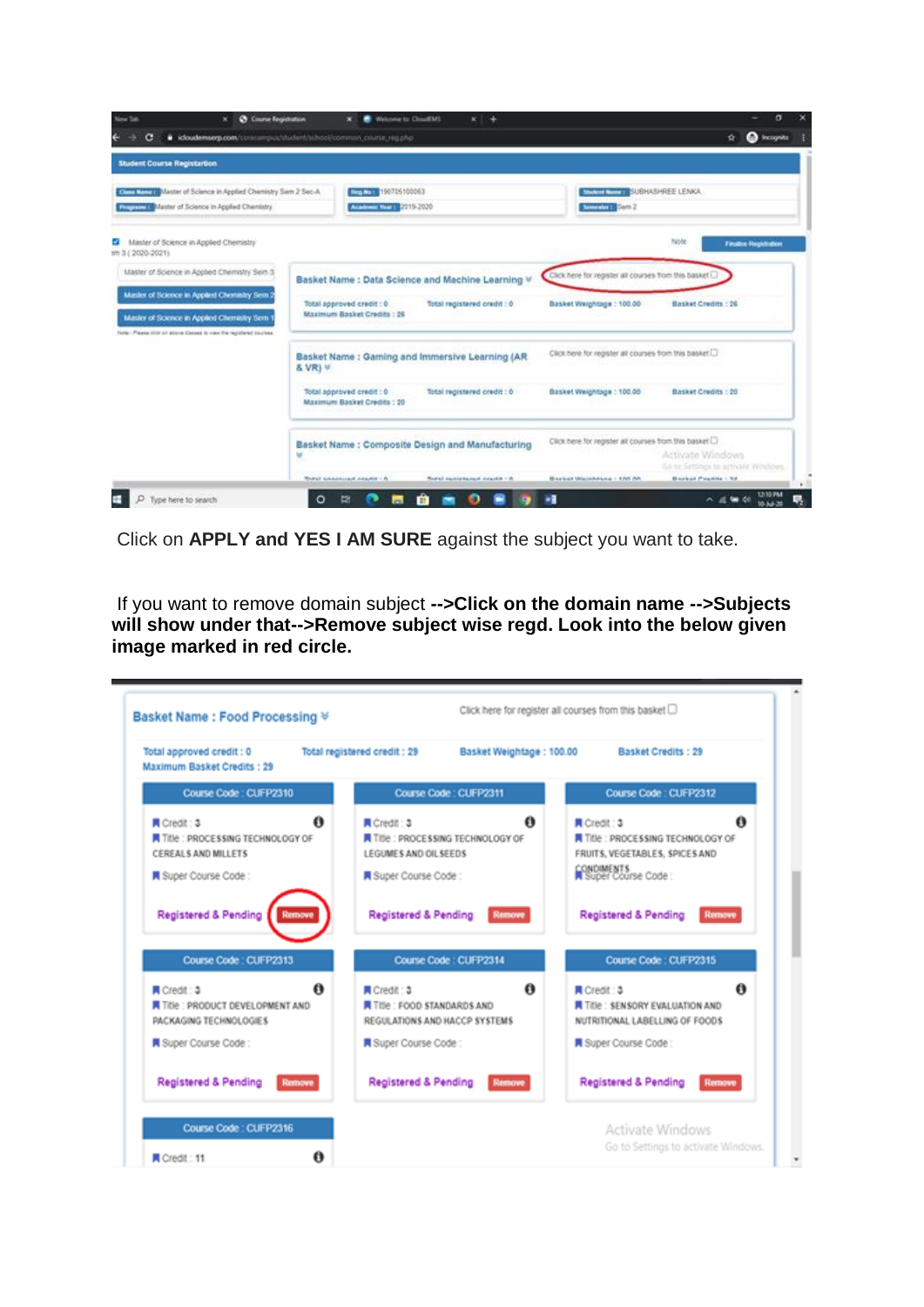After choice filling. Simply close the screen/ logout from ERP. **Don't click on the Finalize option**.

#### 8. What is the dead line for changing the option of domain registration?

There will be cut off date fixed by the Dean's committee, after that if he/she want to change the domain then he/she will write an application through proper channel which would be ultimately go to VC for approval.

9. Is there any exception for a present  $7<sup>th</sup>$  semester B.Tech Ag student who has completed all the internship and minor projects in a specific domain/ area in sixth semester but cannot register for the same domain in 7<sup>th</sup> semester because of seat limitations and late payment by students?

There won't be an exception for any students.

Students should register for another domain which would be a major project. This will give students expertise in two fields for doing minor and major projects in two different domains.

#### 10. After registration, how do I join online classes?

All those who have done online classes last semester are aware about the impartus platform. We continue to use the same platform to deliver the online this semester as well. Due to several questions raised, some FAQs were issued on 16<sup>th</sup> July 2020. They are modified and reproduced for your benefit below:

a. What if I am unable to attend the class, but can see the schedule? Please check your timezone, date and time (Impartus class will run as per local system timing

b. When will I be able to see the recording of the class?

You can see the previous recordings only 6 hours after the class schedule is completed

c. Why do I have problems in connecting to impartus?

If you try to login from more than 2 devices, then you cannot connect. You have to then go to the impartus website, login in and go to settings and deregister the devices.

d. I am unable to login even though I am using my password? Please note that you have to use your old password (that you used to login last semester) when you are logging into impartus, if you enter the wrong password for 3 times your account will be locked automatically due to security reasons.

e. As I try to login, it keeps asking for IP address, what do I do? Leave the IP address blank when you are logging into impartus If the impartus app continues to ask for an IP address, please restart the app by closing background services of the app.

f. What if I cannot hear the teacher?

Please check your system or phone settings